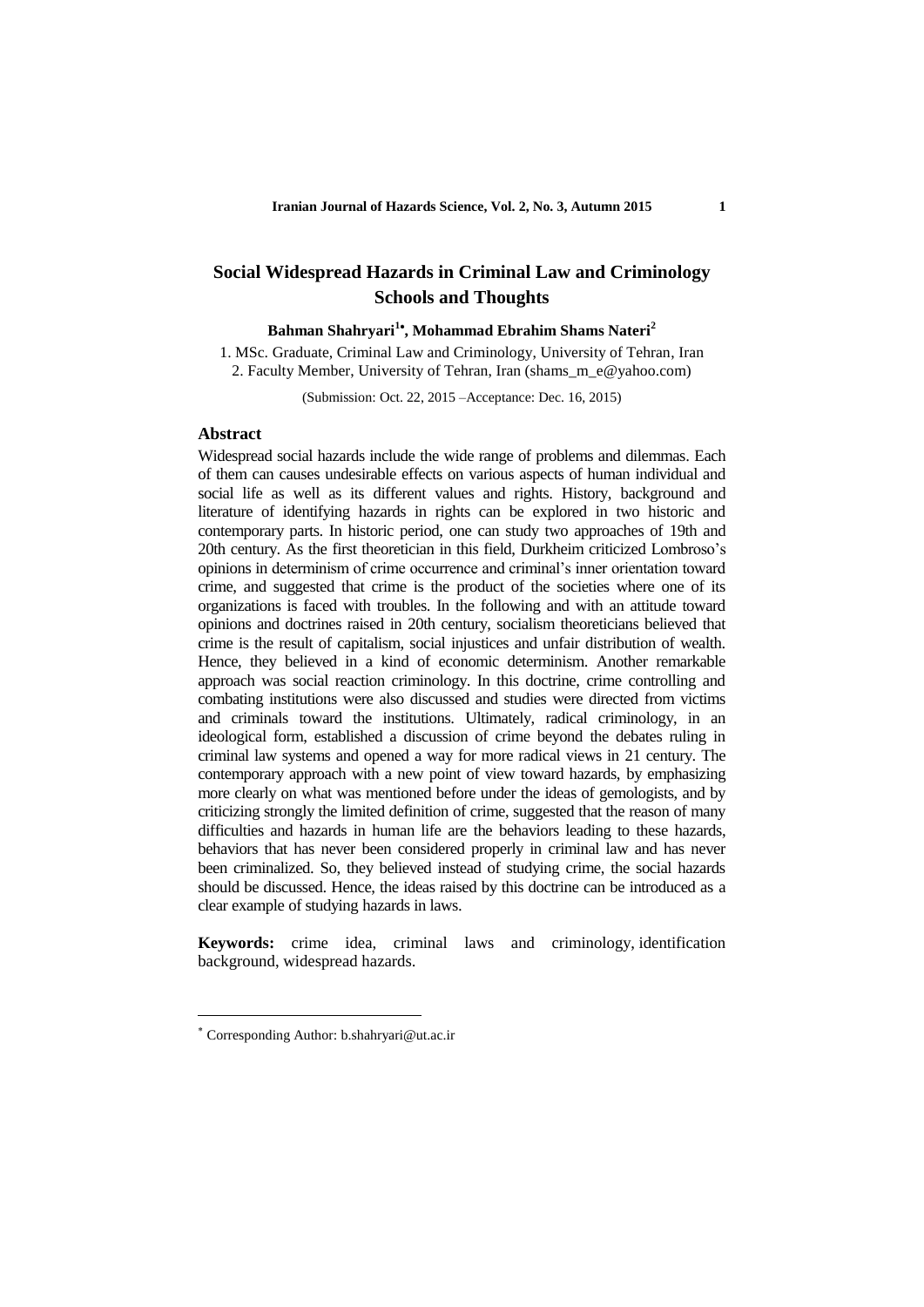## **Hazards and Responsibility of State in National and International Law**

#### **Bagher Shamloo<sup>1</sup> , Abolfazl Yusefi<sup>2</sup>**

1. Associate Professor, Department of Law, Shahid Beheshti Univercity, Iran 2. Lecturer, Tehran, Iran (Yusefi\_9@yahoo.com)

(Submission: 5 Nov., 2015- Acceptance: 16 Dec., 2015)

#### **Abstract**

1

Damages caused by hazards in the case of dealing public power with public emergency lead to codification of appropriate legal arrangements to respond the situation properly. In one hand, monitoring government's measures to prevent misuse of public power endangering individual right in critical times is necessary. On the other hand, public officials' violations of rule of law principles at crisis lead to their responsibility. The most important standards regarding facing public emergency, which should be abided by government, are: recognition of exceptional threat based on reasonable circumstances, necessity and proportionality of measures, temporary feature of given measures and nondiscrimination in exceptional measures' implementation and also, violations of government or public officials in national and international cause responsibility.

**Keywords:** hazards, government's obligations, responsibility, rule of law.

Corresponding Author: Baghershamloo@gmail.com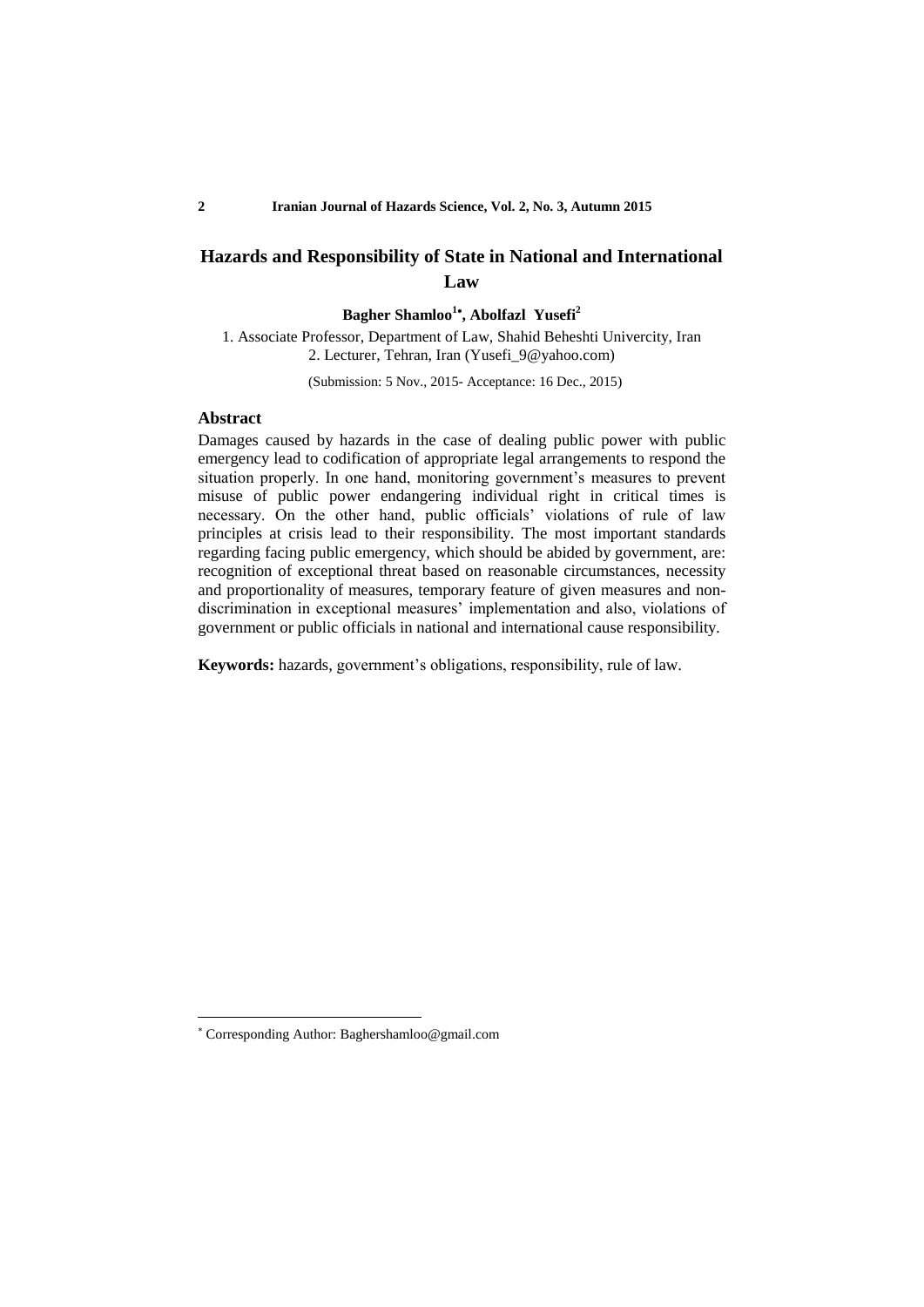## **Analysis of Super Heavy Rainfall of March 14, 2014 Causing Destructive Flooding in the Township of Bandar Abbas**

**Mahmoud Ahmadi<sup>1</sup>**\* **, Farzaneh Jafari<sup>2</sup>**

1. Assistant Professor of Climatology, Faculty of Earth Sciences, Shahid Beheshti University, Tehran, Iran

2. PhD Student Synoptic Climatology, Faculty of Earth Sciences, Shahid Beheshti University, Tehran, Iran (farzaneh.jafari1992@gmail.com)

(Submition: Jul. 19, 2015 - Acceptance: Dec. 16, 2015)

#### **Abstract**

Super heavy rainfall and abnormal floods in dry areas with low rainfall and sparse vegetation in most cases, lead to occurrence of unpredictable heavy flooding and every year create a lot of damages in the sector of infrastructure, construction and agriculture for half southern of Iran. Flooding is one of the most important natural disasters that its damages to the human are more than other calamity such as drought and famin. New policies about management of land use and developing of residential areas away from limits rivers in order to reduce flood damaging are essential. This paper was paid to synoptic and thermodynamic analysis of super heavy rainfall 104 mm leading to flooding on 14 March' 2014 (23 Esfand 1392) in Bandarabas. First, with using ground stations data, the mentioned precipitation recognized and then with using the upper level data and drawing the related maps, analyzed the heavy rainfall of Bandar Abbas. Existence of Sudan low pressure with axis of south west-north east on south of Iran and stretching of very deep trough with axis of northernsouthern on Iran, Iraq, Arabia and the Red sea in the middle and upper levels of atmosphere and locating the area of the study in front of the trough, upward vertical movements at all levels that lead to rising air and instability; and vorticity amounts which indicate the divergence and cyclonic weather for all levels of atmosphere. Locating area of the study on the left side of jet stream core output leads to intensifying instability and creating unstable conditions for the township of Bandar Abbas. In terms of humidity resources in the levels of 1000 and 850 HPA, the Oman and Arab sea but in the levels of 700 and 500 HPA, the Red sea, Persian Gulf and Gulf of Aden were the main sources of strengthening and humifity securing of supper heavy rainfall in Bandar Abass.

**Keywords**: Bandar Abbas, destructive flood, heavy rainfall, jet stream, Sudan low pressure.

1

**<sup>\*</sup>** Corresponding Author: ma\_ahmadi@sbu.ac.ir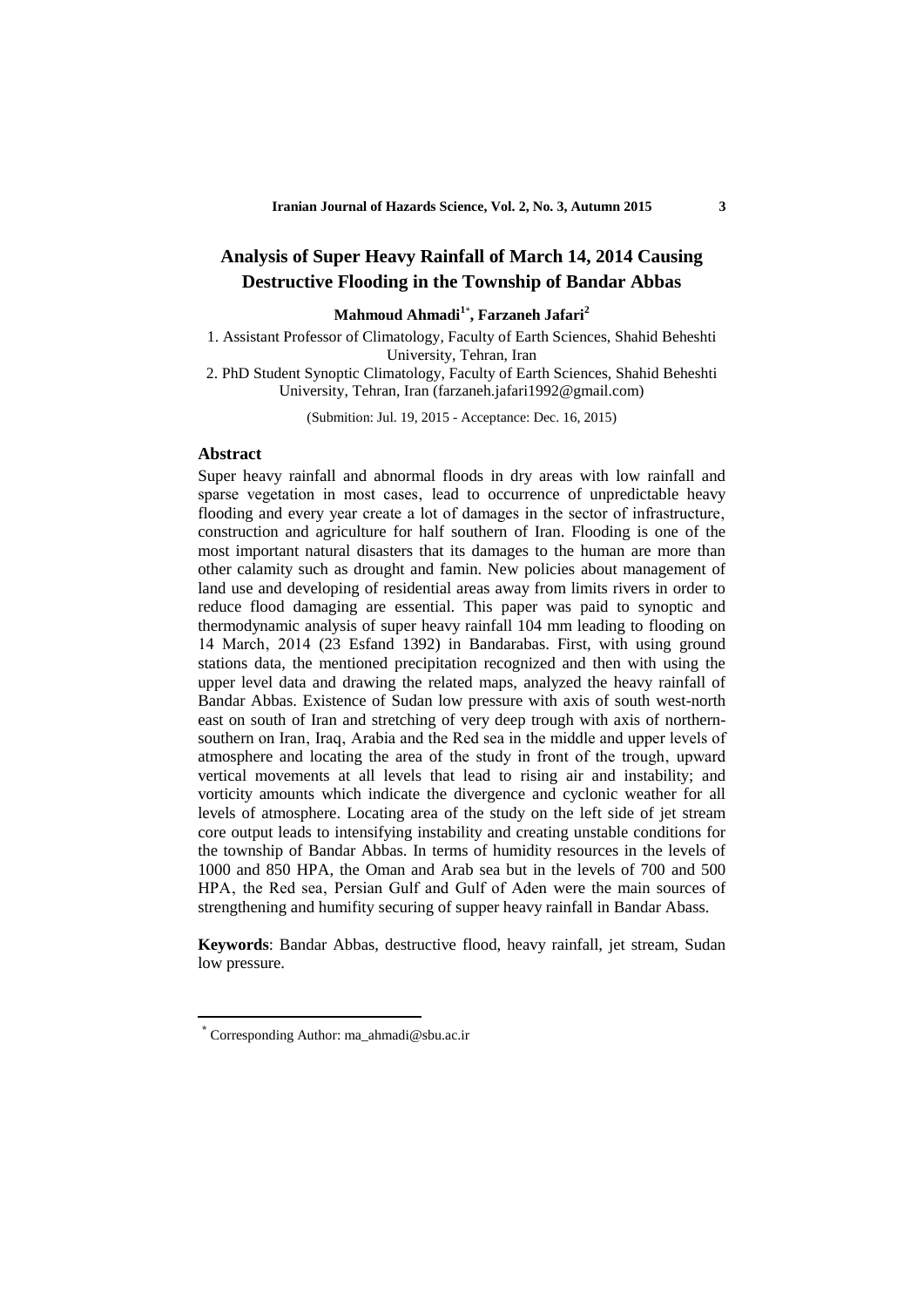# **The Nature of Criminological Behaviors Leading to Hazards in New-Emergent Zemiology**

#### **Mohammad Ebrahim Shams Nateri<sup>1</sup> , Bahman Shahryari<sup>2</sup>**

1. Faculty Member, University of Tehran, Iran 2. MSc. Criminal Laws and Criminology, University of Tehran, Iran

(Submission: Oct. 22, 2015 –Acceptance: Dec. 16 2015)

### **Abstract**

Following to criminological schools especially radical criminology, zemiology is introduced as a school in  $21<sup>st</sup>$  century attempting to define the roots of many criminal laws deficiencies and failure of criminology in curbing and controlling crimes as the limitation and constricts of criminology and to replace pure attention to crime with attention to broad social harms and hazards and behaviors leading to it. One can look for behaviors leading into hazards in broad circle of behaviors as the origination of some difficulties and disorders broadly in a serious and macro level and, in many cases, they leave damages too heavier than conventional crimes. The first step in this way is to provide a comprehensive and thorough mentioned definition, behaviors which open the doors to recognize the nature of behaviors capable to enter into this circle. All these cases would pave the way to recognize a classic pillar of crime namely crime material pillar with regard to those behaviors addressed. Such behaviors involve many different and varied actions and leave of actions that latency of behavior, intangibility of harm at the beginning and diversity of harms along with a time span between behavior occurrence and harm expose are seen as important characteristics of these behaviors. Concerning the committers of such behaviors, it should be noted that in terms of the nature of such individuals' personality, these behaviors are capable to be exposed by legal persons– either public or private laws– for different reasons and by similar or different goals while, in contrary, among the victims, there should be both natural and legal persons as losers of such behaviors.

**Keywords:** behavior, broad hazards, criminological nature, zemiology.

**.** 

Corresponding Author: shams\_m\_e@yahoo.com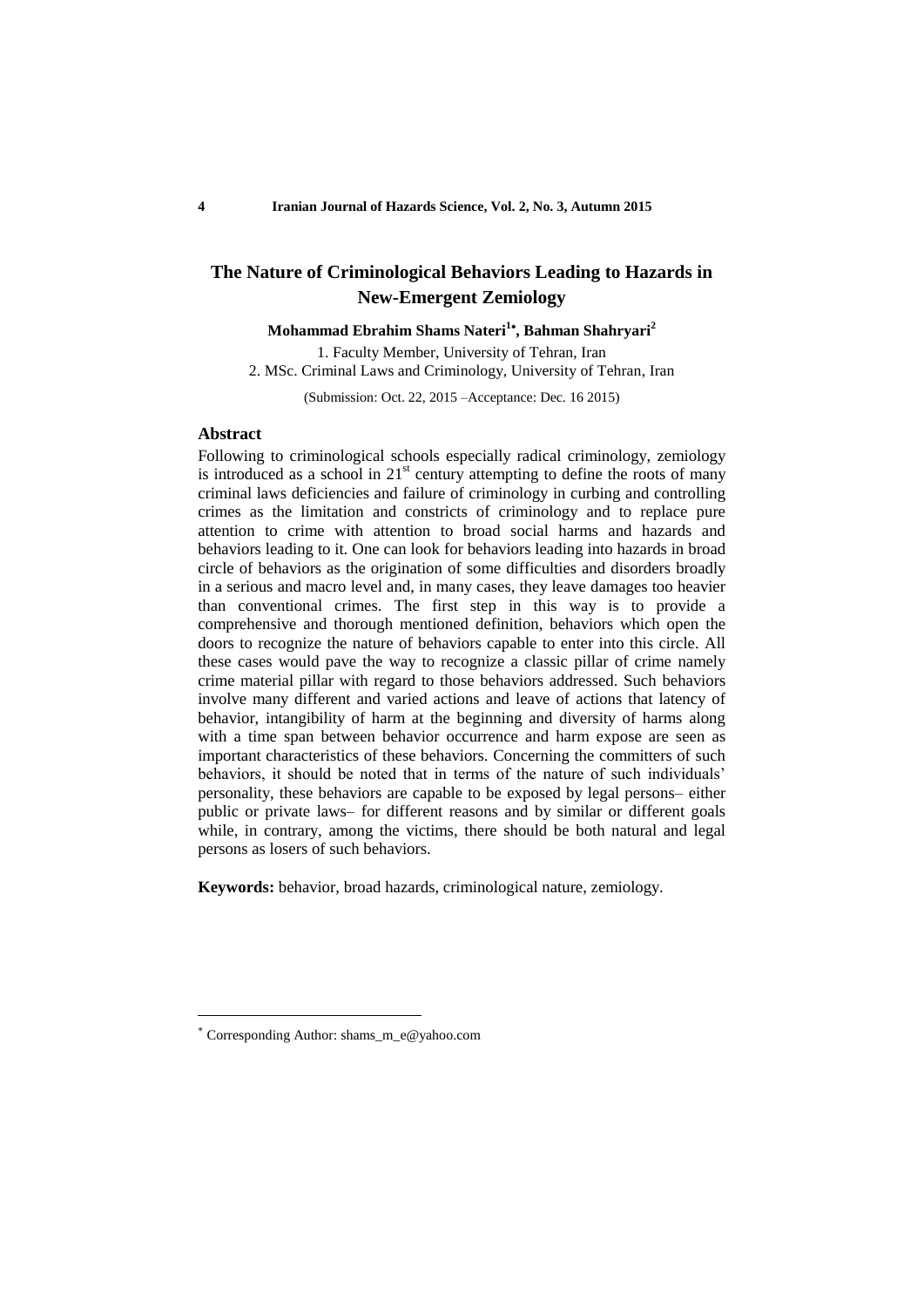## **Rural Adaptation Strategies to Hazards Drought (Case Study: Pshtang Village in Ravansar Township)**

**Hasan Afrakhteh<sup>1</sup> , Farhad Azizpur<sup>2</sup> , Asgar Tahmasebi<sup>3</sup> , Adel Sulaimany<sup>4</sup>**

1. Professor, Geography & Rural Planning, Kharzmi University, Tehran, Iran

2. Assistante Professor, Geography and Rural Planning, Kharzmi University, Tehran, Iran

3. Assistante Professor, Geography and Rural Planning, Khwarizmi University, Tehran, Iran

4. PhD Candidate Geography and Rural Planning, Kharazmi University, Tehran, Iran

(Submission: Nov. 30, 2015 –Acceptance: Dec. 16 2015)

#### **Abstract**

1

Continuous droughts have facing villagers and farmers with various vulnerabilities and challenges. In this regard, villagers choose special local and specific strategies in confrontation of this creeping disaster in order to improve their adaptive capacities about drought. With respect to the importance of identification of common strategies of adaptation to reduce the vulnerability of the villagers about this natural phenomenon, the main purpose of this study is to explain the adaptation strategies of villagers to cope with the vulnerability of the drought in Pshtang Village from Ravansar township, that has been done by combination of qualitative research methods (PRA and Grounded Theory). The key informants of the village were selected to refer to purposeful sampling. Using participatory techniques including transact walking, land use mapping, tree problem, matrix ranking, focus groups and semi-structured conversation, data was collected. Open coding, axial and selective coding was utilized as the basis of data analysis. The findings revealed that the most current adaptive capacity of rural households to drought can be categorized into five conceptual categories include social, economic, institutional, technical support and communication strategies.

**Keywords**: drought, Rawansar township, rural adaptation, rural planning.

<sup>\*</sup> Corresponding Author: AdelSulaimany@gmail.com